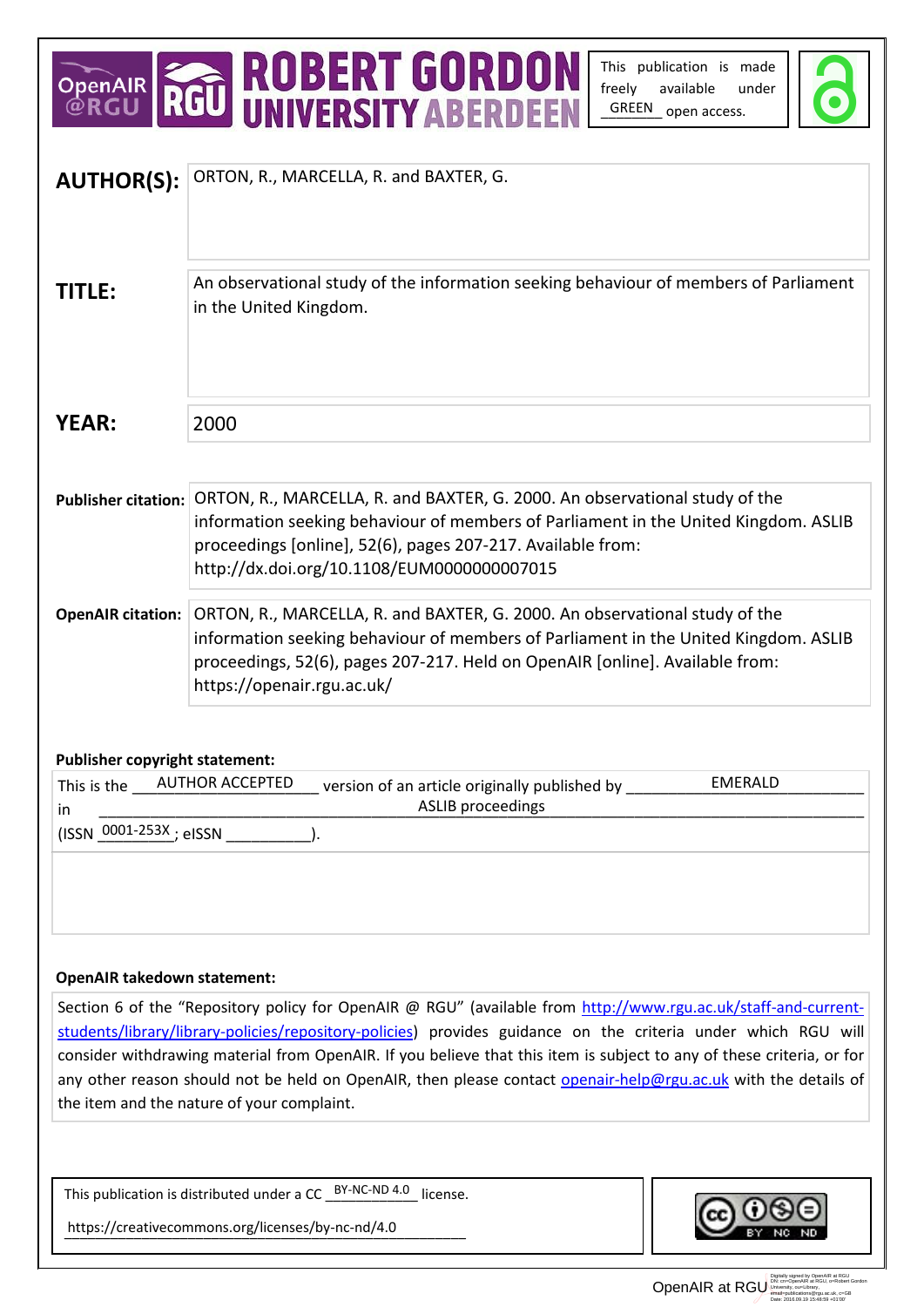# **An observational study of the information seeking behaviour of Members of Parliament in the United Kingdom**

#### **Robert Orton, Rita Marcella and Graeme Baxter**

School of Information and Media The Robert Gordon University Garthdee Road, Aberdeen AB10 7QE E-mail: r.marcella@rgu.ac.uk

**Abstract** *This paper describes the results of an observational study of the information seeking behaviour of Members of Parliament. It is argued that political life functions on a flow of information and that information itself is a prime resource. The study sought to determine the characteristics that impact upon the manner in which information is sourced and used by parliamentarians. For this project a shadowing methodology was adopted. The conclusions drawn include that UK Members of are subject to a range of triggers of information seeking, in an information rich environment where the amount of information presents decision makers with difficulties. Public accountability results in demands from a wide variety of individuals, groups and associations. MPs are also expected to be knowledgeable about a wide variety of issues, while information need is frequently unpredictable and reactive. Members must be efficient information gatherers and managers and they must be flexible in their attitudes to information seeking, while retaining the capacity to critically appraise the quality of sources.* 

## **Introduction and methodology**

It might be argued that representative members of legislative assemblies are the most influential decision makers in any society. As such the quality of information feeding into and impacting upon the decision making process is of paramount importance in ensuring that informed and effective government can take place. There are rising expectations amongst constituents for a speedy and informed response from members. Equally, the abundance of information, often unsolicited, available to MPs does not necessarily improve the quality of its retrieval, evaluation and use.

Despite the significance of the topic, there has been little research into MPs' information seeking behaviour. Barker and Rush<sup>1</sup> noted that 'politicians are advocates of public issues and use information of various kinds to support their opinions... This basic device of choosing information on an issue to suit an already firmly settled opinion appeared in our survey interviews in various forms'. Shepherd<sup>2</sup> provided the MP's perspective on information need, highlighting Members' 'incessant and relentless need for information' as one of the characteristics of the role. Factors identified by Shepherd as affecting information need include, the high level of demand from constituents, the growth in the lobbying phenomenon, the need for a speedy response and the continuing growth in need amongst MPs for digested and easily retrievable information. Shepherd's paper forms part of a useful collection of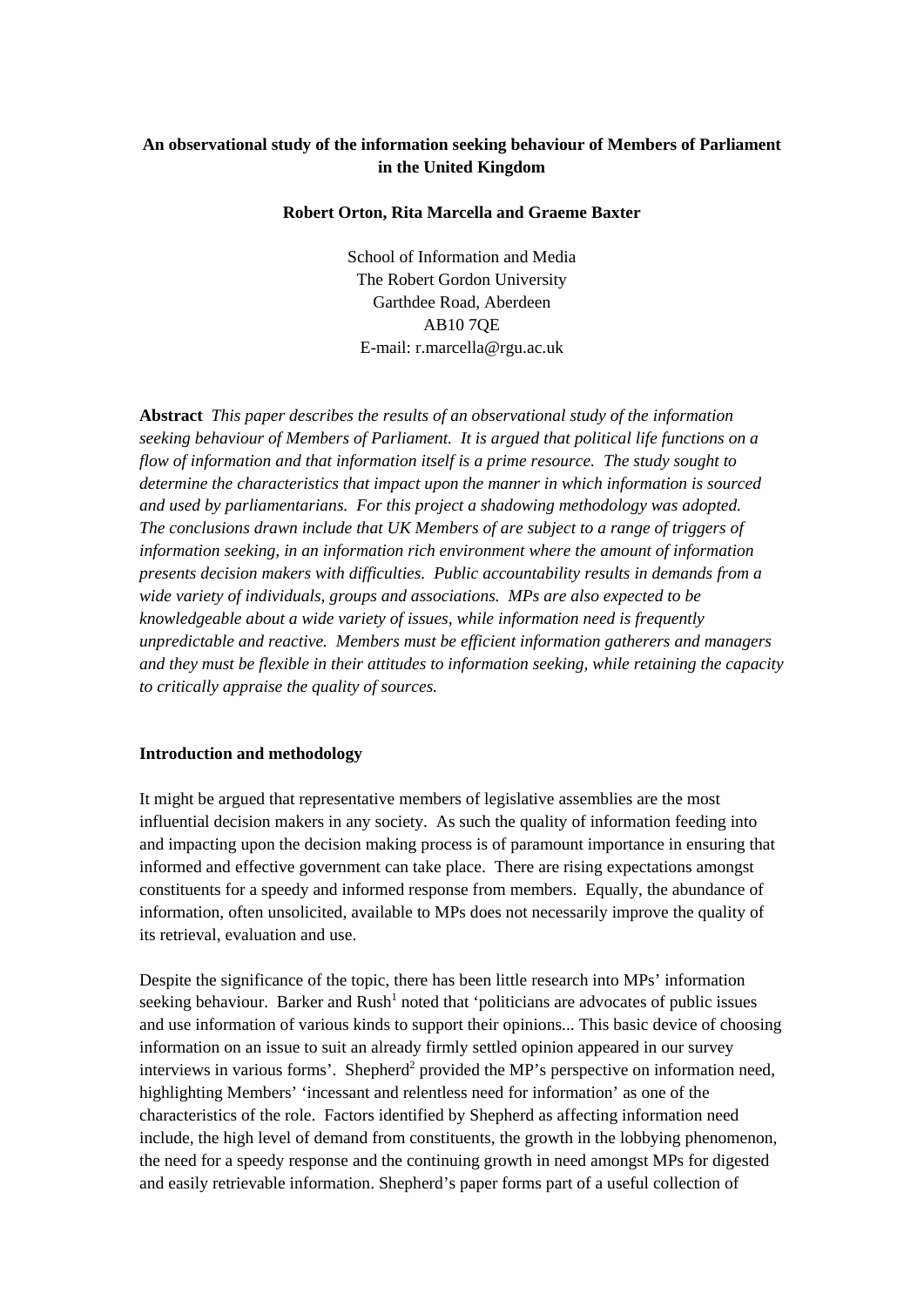essays, edited by Englefield, which also includes discussions of the role of Members' personal staff, by Griffin-Smith<sup>3</sup> and Colquhoun<sup>4</sup>, and special aspects of information need, such as Clements<sup>5</sup> description of the use of statistics by politicians. Franklin and Norton<sup>6</sup> analysed the special function of the parliamentary question as an information seeking tool and detailed the results of a survey into its use.

Levin and Stonefield<sup>7</sup> found that the House of Commons Library was considered to be a crucial source of information in support of decision making, by both MPs and their staff; while Tanfield<sup>8</sup> examined the challenges facing the House of Commons Library Department in seeking to support the differing information needs of Members and the public.  $Lock<sup>9</sup>$ described the role of subject specialists as part of the Library's services. Two earlier MSc dissertations focused upon the House of Commons Library service to  $MPs<sup>10</sup>$  and the information needs of Members of the European Parliament.<sup>11</sup> Martell<sup>12</sup> described the services of the Parliamentary Labour Party Resource Centre.

The annual House of Commons Commission report includes an annex<sup>13</sup> appraising the performance of the Library. In 1998/99, for example, the report included an acknowledgement that growth in demand for Library services may 'have begun to slow down … partly attributed to the Library's continuing efforts to provide information to Members, and their staff, in electronic form'. The report also referred to the results of a recent internal survey showing that the library continued to be highly regarded by users.

Englefield<sup>14</sup>, Menhennet and Wainwright<sup>15</sup>, Siswell<sup>16</sup> and Wainwright<sup>17</sup> discussed the design and effectiveness of POLIS, the Parliamentary Online Info System; while Hancock-Beaulieu<sup>18</sup> investigated the use of on-line searching at the House of Commons. Michalowski and Nawrocka<sup>19</sup> described the developments in and growing demands on parliamentary research services through a comparative study of eleven parliaments.

This paper describes a study which sought to determine the unique characteristics of, and special factors impacting upon, the information seeking behaviour of Members of Parliament in the United Kingdom.

The objectives were:

- to gather data about the sources of information available to MPs;
- to identify strengths and weaknesses in observed approaches to information seeking; and
- to consider which environmental and user characteristics impacted upon information seeking behaviour.

An observational technique was used in order to gain an in-depth understanding of the information seeking behaviour of Members of Parliament, as it was felt that other data collection tools, such as questionnaires, might gather very superficial responses and might be completed by staff members rather than MPs. While it is fully acknowledged that the small sample used in the present study (two MPs from the same party) is not generalisable to all MPs, it is felt that the findings may help to suggest hypotheses that could be tested more generally in the future. The observational approach was considered appropriate as 'observation is a good technique for looking at user behaviour because it is objective and only records what actually happened'.20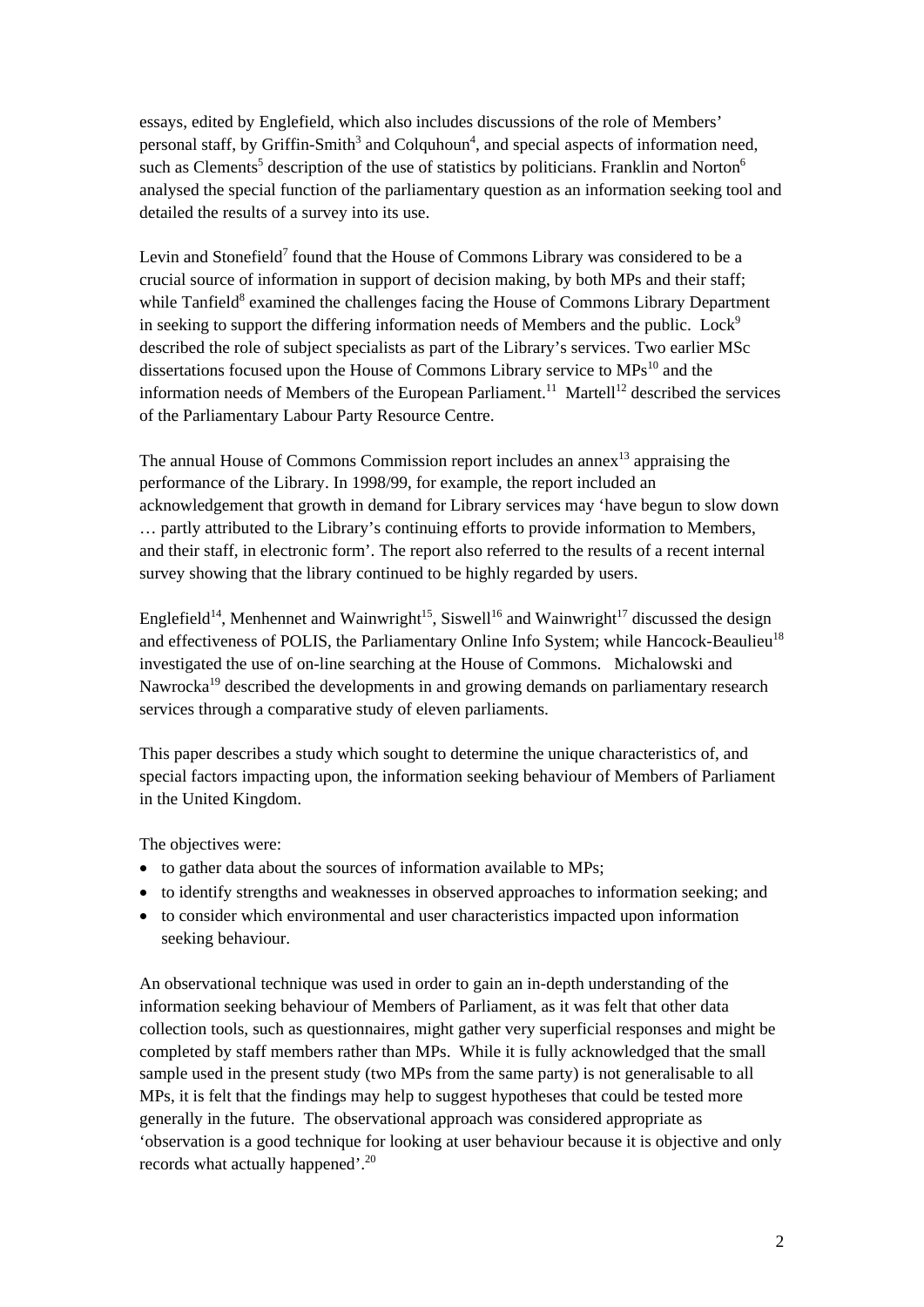For this study two Members of Parliament (one for an English constituency, the other representing a Scottish seat) were selected, both Labour Party backbenchers, each having entered Parliament for the first time in 1997. The researcher observed the two cases over an extended period of four weeks, and a log was kept detailing each Member's information seeking behaviour. Direct information seeking by the cases was recorded, as were instances where the Members brought about information seeking through others. The log was analysed by classifying activities and events. Data gathered by the researcher allowed hypotheses to emerge with respect to the information handling competencies required of a Member of Parliament.

#### **The Members observed for the present study**

*Member 1*, aged 44, was formerly a schoolteacher and is active in the Fabian Society and in the Co-operative Party. The Member's political interests include the environment and s/he currently sits on the Environmental Audit Committee. S/he has been instrumental in raising the profile of many issues, including the Home Zones Campaign which relates to the slowing down of motor cars in designated streets and in the use of alternative fuels such as Liquid Petroleum Gas. An active 'Westminster' politician, the Member headed part of the campaign to elect Tony Blair as Labour Party leader. S/he claims to have received more media coverage than any other new MP.

*Member 2, aged 48, was previously an advocate prior to the election and has a long record of* Labour Party involvement, including the post of Permanent Private Secretary to Donald Dewar. The Member sat on the Select Committee on Northern Irish Affairs and was an official observer at the South African elections. S/he currently sits on the Select Committee on Public Administration drafting the Freedom of Information Bill.

At Westminster, MPs are restricted to a maximum of three staff. The experience and qualifications of a Member's staff have a bearing on the quality of information seeking undertaken. Many are young and inexperienced. Most interns are graduates and may have research experience.

The workload of MPs is perceived to have increased. Today MPs tend to receive larger quantities than previously of post directly from constituents covering a wide range of subjects and issues, although many of the topics raised do not lie within the purview of the Members. A large volume of mail is also received from increasingly professional pressure groups.

The offices observed for this study had differing staff profiles. Three members of staff were employed at the Case 1 Westminster office on a part-time basis. The most senior post was that of Political Advisor, a doctorate holder with many years of Westminster experience for several MPs, whose duties included preparation of briefs, speechwriting, compiling parliamentary questions and research. A secretary was responsible largely for clerical and administrative duties, including organising the MP's diary, arranging meetings and manning the telephones. Collectively these two members of staff had almost fifty years of Westminster experience. A research volunteer was also employed to prepare briefs, research and prepare parliamentary questions and liaise with media and other groups. Member 1's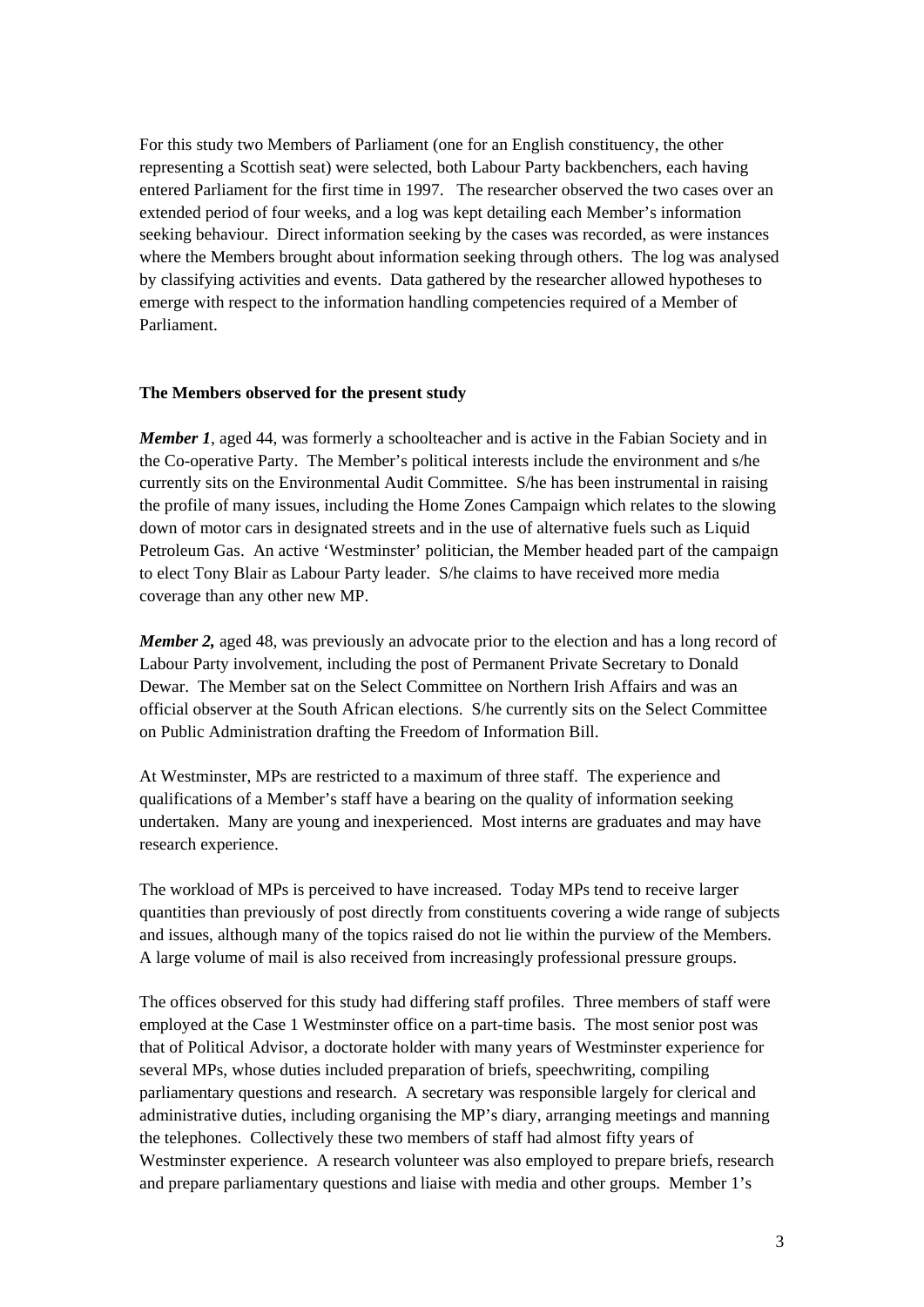constituency office was staffed on a part-time basis, providing constituency secretarial and administrative support, organising the Member's constituency diary and the weekly surgery.

Two members of staff were employed at the Case 2 Westminster office, one full-time, one on a part-time basis. The full-time assistant had previously worked at the House of Commons Library and was responsible for office administration, preparation of press releases and research. A part-time research assistant (shared with a Minister) provided research, prepared press releases and briefed the MP on a wide range of topics. Member 2's constituency office was staffed by three employees: a full-time secretary, who had worked for the former constituency MP, a part-time administrator and a young, part-time clerical assistant.

In the Case 1 office, staff meetings were not held and staff were not systematically apprised of information need. This style had drawbacks in that the strict demarcation of roles within the office may have hindered the flow of information. The office often felt hectic and pressurised and the lack of full-time staff was not conducive to the full exploration of information possibilities.

The Case 2 office was characterised by its openness and by the manner in which the work in hand was discussed. Regular staff meetings were held which allowed for free discussion and delegation of the workload. Staff could develop a clear understanding of the information required and of the parameters of the search to be conducted.

## **Case MPs' use of information services**

The House of Commons Library: 'provides impartial and confidential information and research services for Members of Parliament in connection with their parliamentary duties, and for staff working on behalf of Members'.21

The Research Service at the Derby Gate Library is staffed by subject specialists who prepare research papers on topical issues which may be requested by Ministers or their staff. Members who wish to find information on a particular subject often start their search by determining whether such a paper has been produced. During observation, the Library's Social and General Statistics Section was asked by Case 2 to provide information on the Scottish and Welsh elections to their devolved Houses. Members frequently seek information relating to their constituencies. The library produces these to order, giving summaries of employment, unemployment, earnings and other information. Constituency profile requests are handled by the Statistics Resources Unit within a few days.

The Members' Library in the Palace of Westminster stocks United Kingdom official publications, a wide range of reference materials, numerous newspapers, and political, economic and legal journals. MPs can call in person or make contact with the Library's enquiry service by letter, e-mail or telephone. The staff employed at the Members' Library also act as intermediaries between MPs and the Research Service staff. The more complex the enquiry the longer the time taken to deliver the information. For this reason Members are encouraged to be specific as to their requirements. Michalowski and Nawrocka note that 'requests for private briefings by researchers for individual members makes up a growing share of their [the Library's] services'.<sup>22</sup>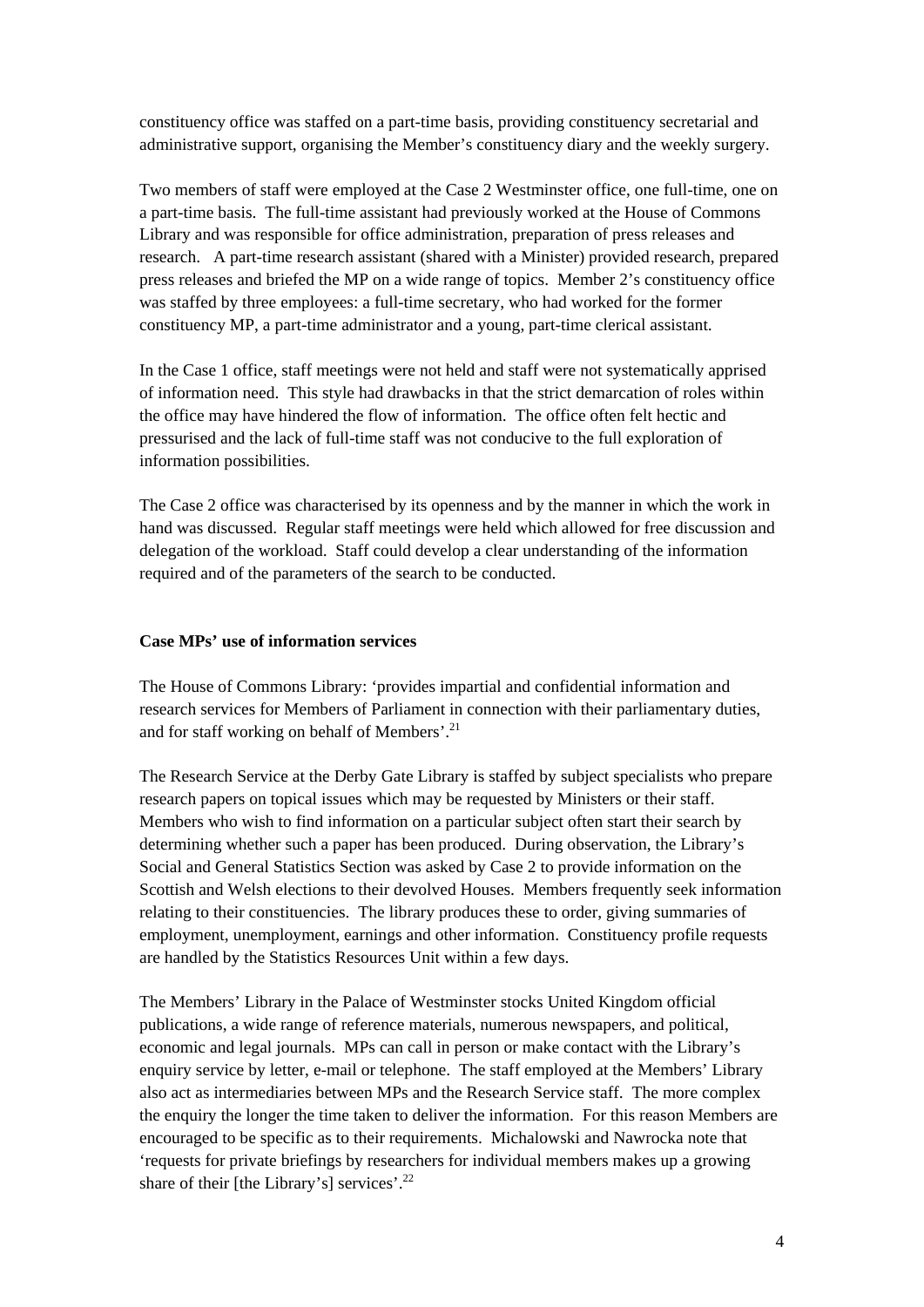Two typical instances of library use were observed:

- A phone call was received which the Member took personally. The information requested was a contact address and phone number for a specific Member of the European Parliament (MEP). The MP used the Members' help line service and the information was received after a few minutes.
- The constituency office called requesting information on behalf of a constituent who sought information and contact details on the Social Security Ombudsman. A member of staff contacted the Members' help line and explained the query. The information requested was ready to be collected later that day. Along with information about the specific ombudsman, library staff had included additional general information about the role and power of ombudsman services.

Member 1 used the library five times in total during the month of observation, with staff members using Library services by telephone or in person several times a week. Member 2 used the library three times and was observed to call the Members' help line on five occasions. One of Member 2's staff had previously been employed at the Library and it was felt that this contributed to the frequency of use of the library as she was familiar with the facilities and resources available.

A frequently overlooked aspect of the Library is that it provides a place where Members can work undisturbed. It is also situated close to the Members' lobby, convenient for MPs entering or leaving the Chamber. The Library's quiet room is also used by Members to write speeches. Case 1 was observed using the Library on two occasions for speechwriting, while Case 2 was logged using it once to construct a reply to a local newspaper.

Both MPs and their staff demonstrated positive attitudes to and high levels of awareness of the library. Library services were exploited on all appropriate occasions. Neither Member used the private briefing service during observation: however, one had done so shortly before observation began.

The Parliamentary Data and Video Network (PDVN) gives access to the Internet and the parliamentary intranet, to Members and their staff in Westminster and constituency offices. The POLIS database, available via the PDVN covers a wide range of relevant material, including: parliamentary proceedings; debates; questions; legislation; reports of Members' contributions; recently deposited papers and reports; the progress of current bills; European legislative proposals; and European Union publications. The system is also linked into the Early Day Motion database and the House of Commons Library's online catalogue.

Case 1 did not personally use POLIS or the PDVN during the period of observation, although s/he was aware of their potential value. While his/her staff accessed the Early Day Motion database twice, this member did not encourage staff to use electronic resources for information gathering and, despite expressing a desire to have a web page, did not see the development as a high priority. Case 2 displayed greater enthusiasm for electronic information resources and actively encouraged electronic retrieval by staff, with the MP regularly using e-mail, the parliamentary intranet (on two observed occasions) and electronic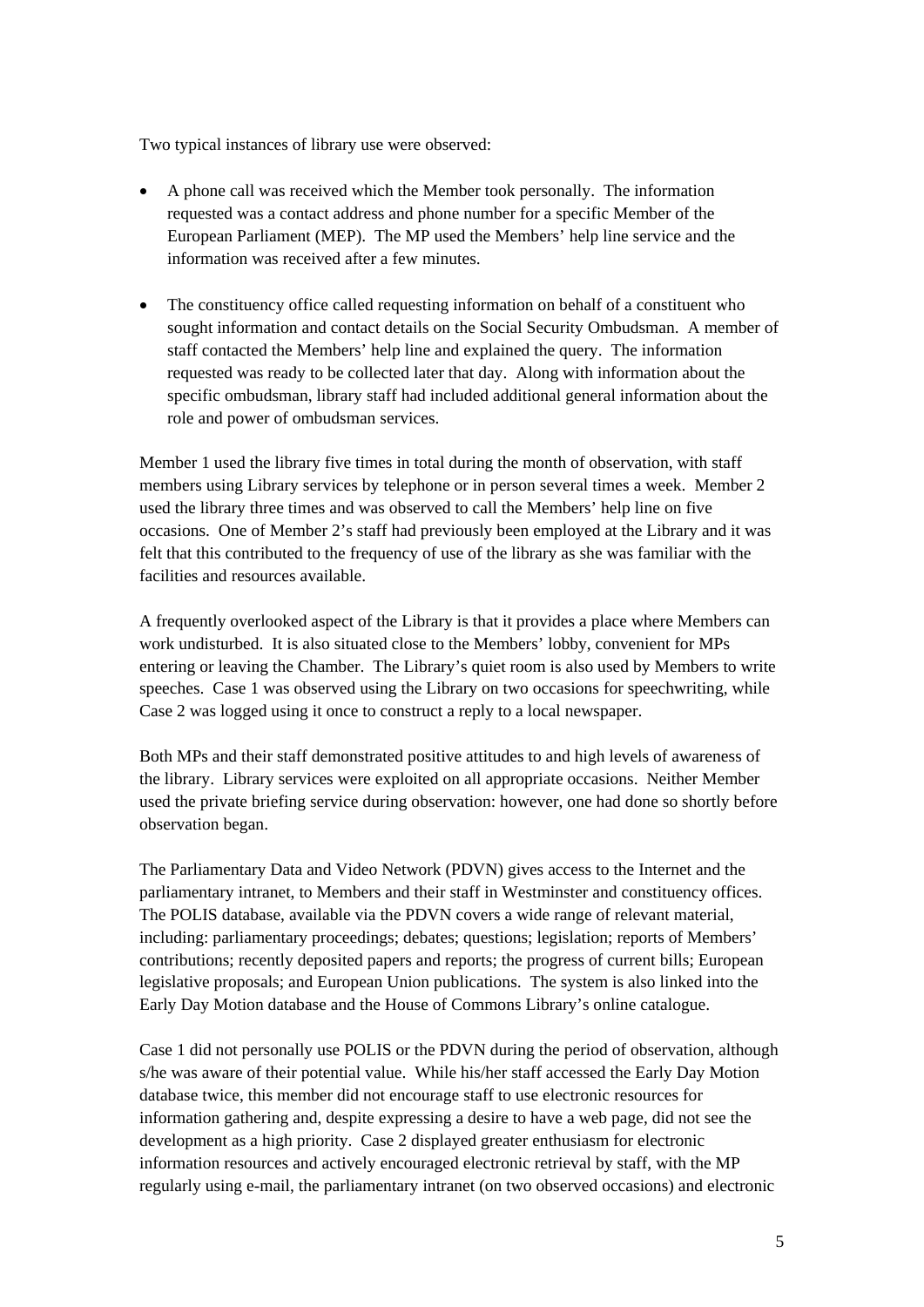news services via the Internet. Material was also sourced electronically on several occasions by Case 2 staff.

Each office at Westminster has a television set giving access to the parliamentary annunciator system, which provides textual information and live broadcast of debates. Televisions are also provided in corridors, committee rooms and other places. Time can be saved by Members remotely viewing debates, although this may lead to a fall in the standard of debates and a lesser likelihood of Members making a spontaneous contribution.<sup>23</sup>

All political parties devote much time and effort to the collection and dissemination of information, in order to keep Members up to date with party initiatives and policy developments. The Parliamentary Labour Party Resource Centre is an additional party supported facility, established in 1991 and located in Westminster Hall. It provides an information and current awareness service to Labour Party Members and their staff, via weekly and daily briefing sheets, faxed to Members' offices at Westminster and in constituencies. Other useful services provided by the Centre include factsheets in support of campaigning, assistance in the preparation of press releases and newsletters for use in local constituency work.

Despite its accessibility, neither of the MPs observed used the Centre personally during the observation period. It was, however, used five times by Case 1 staff: twice for information to be used in press releases, on foxhunting and transport respectively; for information for a speech in the Chamber on transport; to collect a budget briefing pack; to gather information on the 'right to roam' legislation; and to collect a media information pack giving information on press release structure and content. Case 2 staff did not use the Centre during the observation period but had used it in the past and expected to do so in the future.

A weekly running order of House business is produced by the party Whip's office. This informs Members of the name, nature and times of debates and of their whip status, enabling MPs' diaries to be organised around the times when they must be in attendance in the House.

The Labour Party Policy Unit also disseminates policy information to Labour Party MPs, including information relating to their constituencies. The policy unit hosts the Excalibur database which provides analyses of constituency information. The researcher observed one example of the unit's services being used during the study when Member 1 requested information for a debate on public and private transport use in the case constituency.

At Westminster, MPs can meet with Ministers, officially or unofficially, and much information can be passed during such sessions. A Member's ability to obtain a ministerial hearing depends on timing, on the matter(s) to be discussed and on the particular MP's status within the party. During the observation period, Case 1 met with a Minister on three occasions, twice at Westminster and once during a constituency visit, discussing respectively, transport, health and the opening of a new facility at a local college. Case 2 had one meeting with a Parliamentary Under Secretary of State, regarding social security payments for ancillary staff in schools.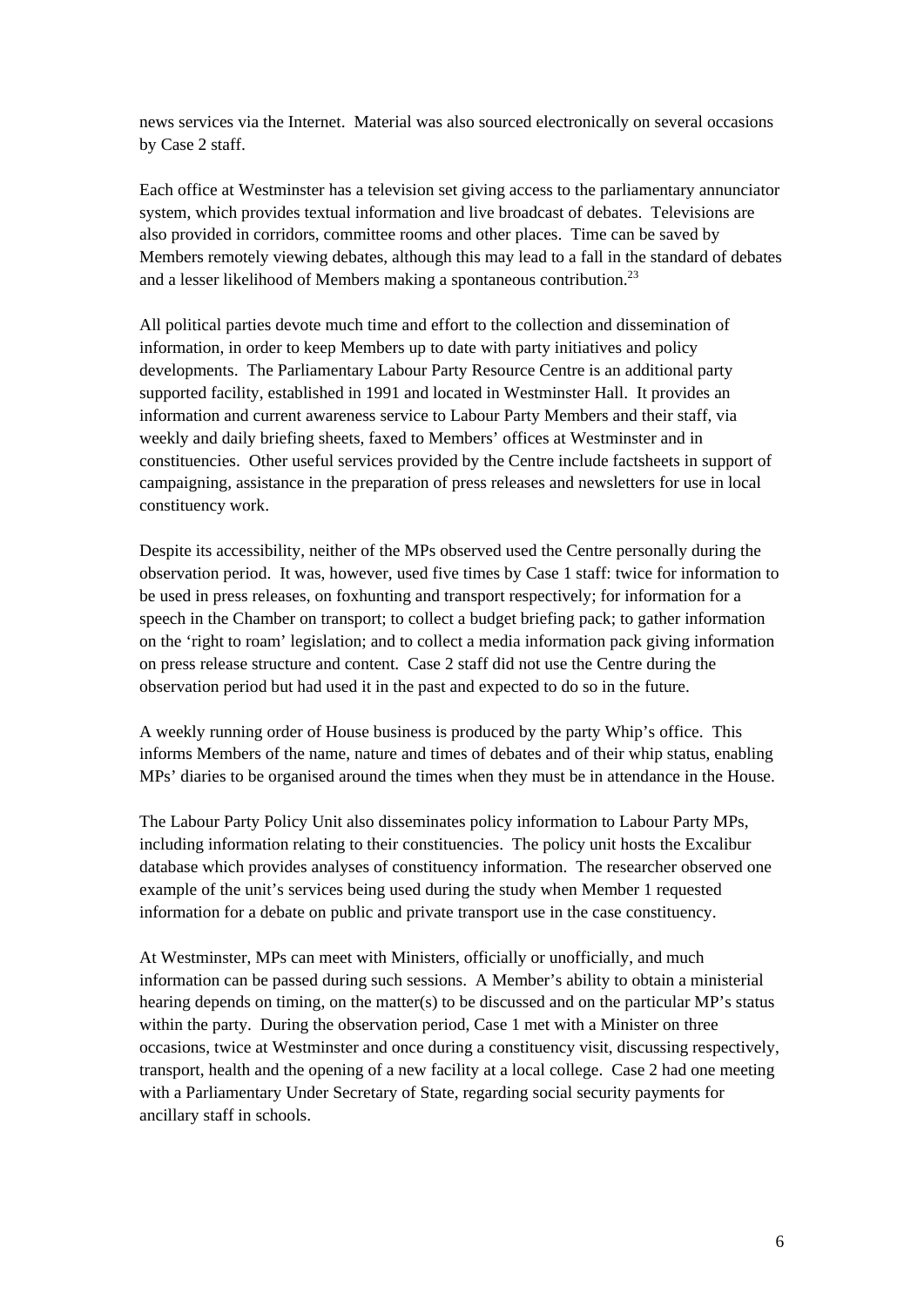Increasingly 'special advisors' are used by government. Through such advisors, MPs have access to high quality information. Neither case approached special advisors during observation.

Away from Westminster, Members have their constituency parties who also seek to influence the Member's actions. An MP with few local connections may be disadvantaged through having little contact with their local party or the networks which extend from it. Members who have represented their constituencies for a lengthy period have had the opportunity to build relationships which add layers of information possibilities through personal contact and knowledge. Equally, 'constituency' MPs often have a far greater involvement with their local parties than 'Westminster' MPs, as a result of which local information may be more readily available to them. Constituency visits also provide opportunities to open or strengthen local information channels.

Involvement in parliamentary groups provides Members with opportunities to impact upon government policy, to raise the profile of issues and to work together with others who have similar interests and concerns. Such groups have a huge range of specialist or technical information available to them through their contact with special interest groups and professional associations. Parliamentary groups frequently arrange seminars and conferences to review issues and encourage debate.

One of the observed MPs facilitated information flow for a parliamentary group, the All Party Parliamentary Inland Waterways Group.Literature received from the Inland Waterways Authority was distributed by the MP to others in the group. The new information encouraged the group to step up its promotional activities.

Lobbying, or interest articulation, has become much more significant and professional in recent decades. Lobbying may take a number of forms, including petitions, organised writing campaigns to MPs and direct contact between interest groups and MPs. Lobbying can be undertaken by commercial or non-commercial groups, by individuals or professional lobbying firms. Many of these groups maintain offices at or near Westminster, from which they liaise with MPs, build contacts and disseminate information.

Both cases maintained links with lobby groups. The bottling plant of the largest whisky distiller in Scotland is located in Member 2's constituency and this Member has spoken in debate in the House on behalf of the whisky industry. The researcher observed one meeting with representatives of the whisky industry at Westminster. A regular supply of information comes to the Member from the Scottish Whisky Association.

Member 1 has an interest in environmental policy and is actively involved with environmental groups promoting 'clean' fuels, with companies producing such fuels and with the lobbying organisations employed on their behalf. With such an issue, scientific and technical information is required and this is frequently disseminated by interest groups or the lobbyists representing their interests. Information produced in this way is not designed to be objective and the case MP did not rely solely on sources provided in support of one side of the argument, but sought to gain a balanced perspective. Lobby groups can often provide unique and valuable information, but are likely to be subjective and partisan sources.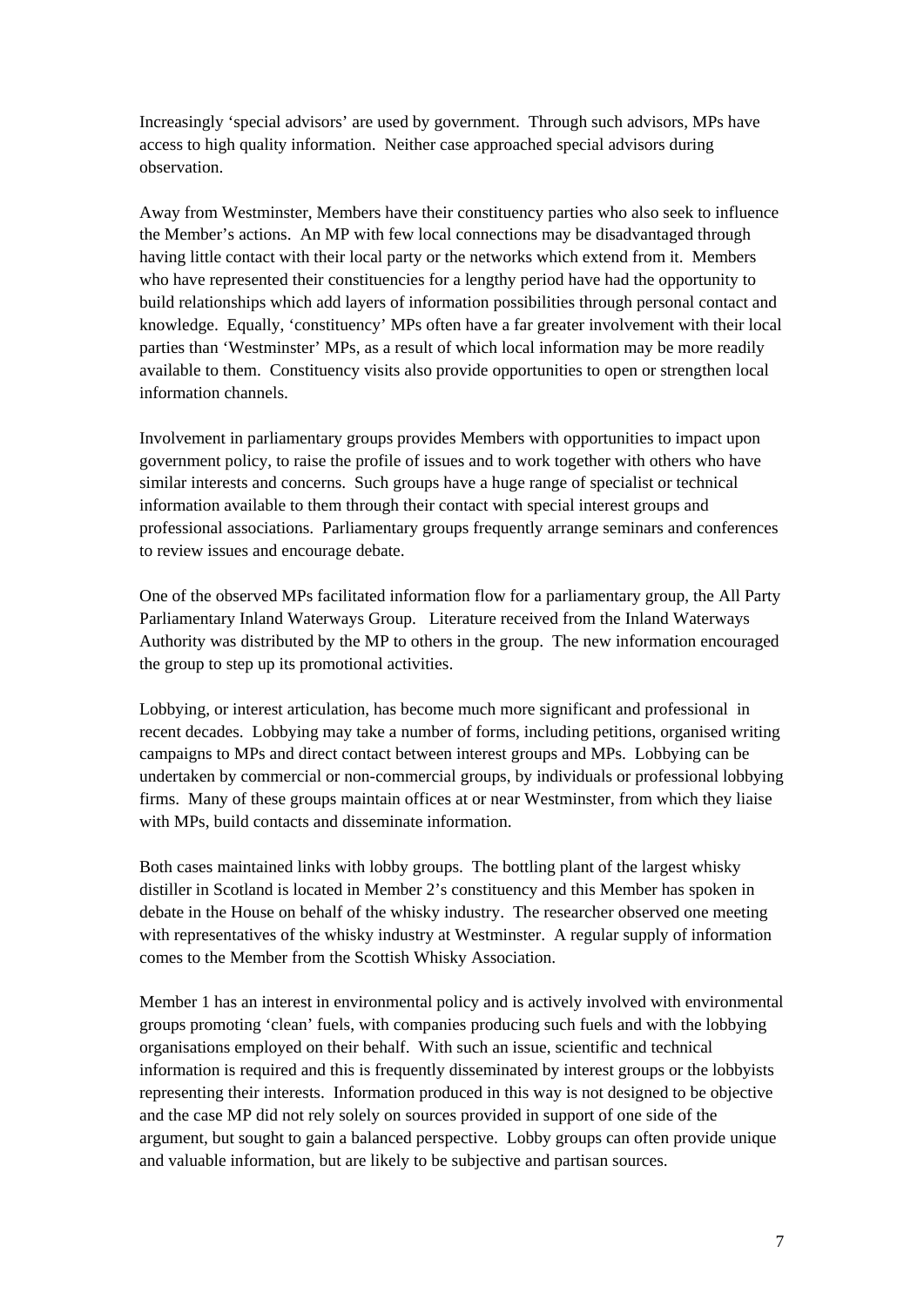Relations with national and local media may be regarded as a two-way conduit, with information flowing in both directions. Both case MPs have columns in their local newspapers and both appear regularly on local radio programmes. The researcher logged an average of two to three appearances per week on local radio by the case MPs, and observed the negotiations between the MPs and radio reporters about topical, newsworthy items. Local media can monitor and distil a large body of public opinion with a far wider reach than any political party. Case 1 sought the opinion of a media contact on the level of enthusiasm in the local community for a local college seeking university status.

The parliamentary press lobby at Westminster contains representatives of national, regional and local media and is an integral part of the life of the House, used by (and using) Members as information sources. Given that the more senior of the Westminster press corps have a highly developed intelligence network and a wealth of experience of the House, their usefulness to MPs is recognised. The knowledge network displays strong links, the press and MPs mixing in a very small circuit. The observed Members both have media links, developed throughout their political careers. One of the cases has particularly significant media connections including personal friendship with the political editor of a national daily. MPs and the media tend to meet and share information informally in the refreshment rooms at **Westminster** 

Both MPs conducted regular media watch sessions, where they and their staff scan the local and national press for pertinent items. Newspaper stories which could form the basis of a future campaign were particularly sought by one of the MPs, as were items relating to the Freedom of Information Act. The monitoring could be a brief process lasting at its shortest a few minutes or on occasion several hours if pertinent stories were found which required further research.

# **Information gathering techniques by Members of Parliament with respect to specific caseload material.**

Several logged examples illustrate the extended process of information seeking from problem identification through to resolution and a sample of these are detailed below.

## **Case History 1: The Child Support Agency**

The first case concerned a constituent with a long running complaint against the Child Support Agency (CSA). Following the receipt of a letter from the constituent, the MP contacted the constituency office so that details could be checked. The MP then outlined the case to the staff at Westminster, one of whom was asked to read through CSA literature with the MP. The member of staff continued alone, as the MP returned to the telephone to speak to the constituent to clarify points. The MP then phoned the CSA Parliamentary Officer who was given the details of the case, with more complete details being faxed simultaneously. The resultant information led the MP to consult the CSA literature once more with a member of staff who had now produced notes on the literature. The next day the MP had an unobserved meeting with the appropriate Minister of State at which the case was raised. It was felt that the information need had been met satisfactorily at this point.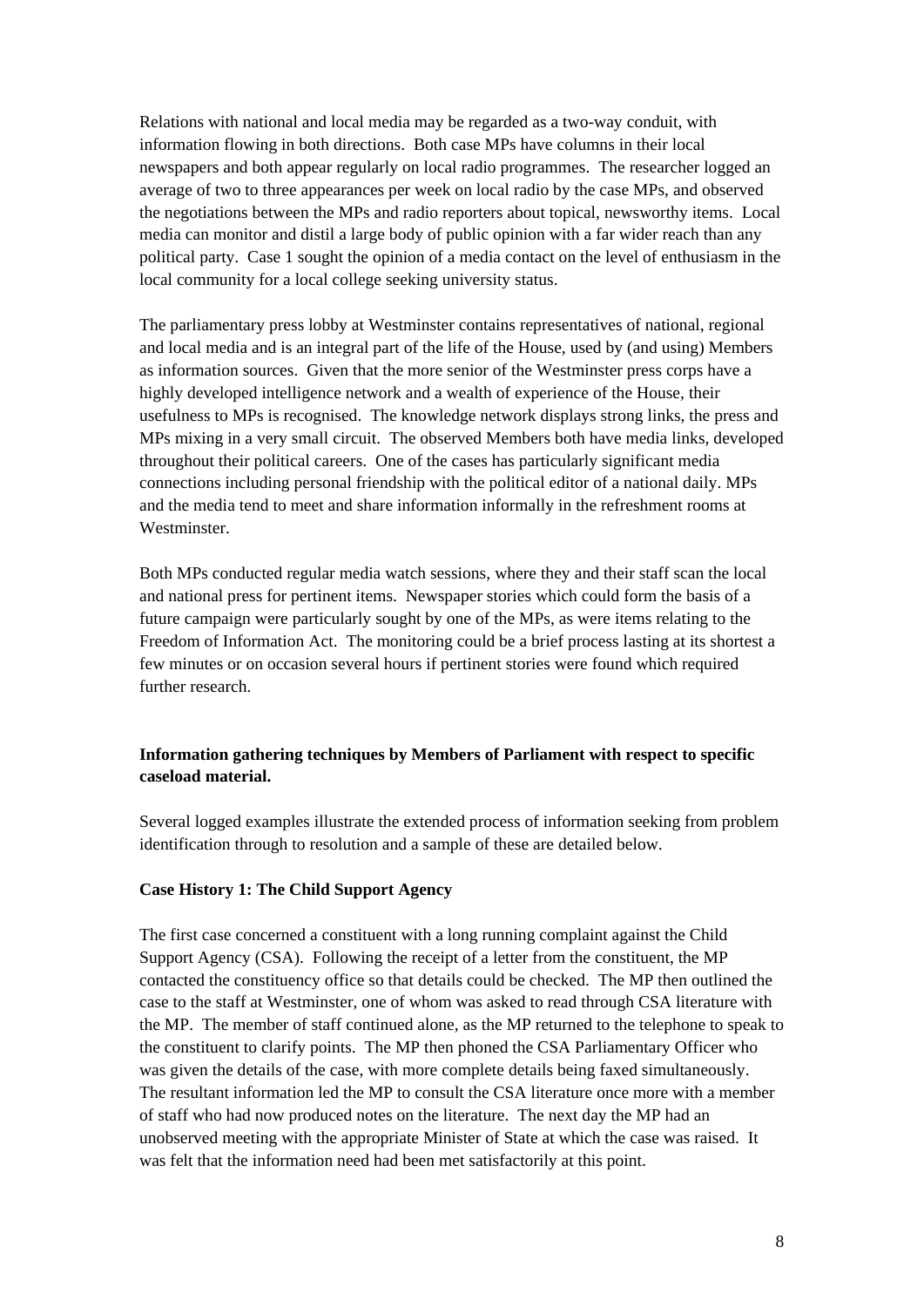#### **Case History 2: School ancillary workers**

The MP had been contacted by two constituents about social security payments to school ancillary workers out of term time. Details of contracts, wages and correspondence had been collected into a file by constituency office staff. The MP contacted the local trade union representative by telephone, and then called the Parliamentary Officer of the Department of Social Security. The Parliamentary Officer of the relevant trade union was then contacted by the Member: this officer was able to furnish the MP with advice on specific similar difficulties and faxed relevant information to the Member's office. After considering the information gained from these sources, the member made an appointment to meet with the Parliamentary Under Secretary of State for Social Security. The unobserved meeting was held three days later. The topic remained an ongoing area of information need, aspects of which required further clarification.

## **Case History 3 : Control and restraint techniques**

Following a violent incident when a technique for controlling and restraining had been used, an Afro-Caribbean constituent had died whilst in the care of a nursing home which was situated in another constituency. The MP was asked to investigate the case by a family member. A series of telephone calls between the Member and the relative took place, followed by a meeting in the constituency office. The Member was then contacted by the local media who were interested in the story. The MP contacted the Member of Parliament in whose constituency the clinic was situated in order to gain local knowledge and develop a joint strategy. An Early Day Motion (EDM) was tabled by the case MP and a circular letter was sent and telephone calls made in order to encourage support for the EDM. As a result of the considerable publicity generated, the Parliamentary Office of the mental health group MIND contacted the case Member offering to contribute information about the conditions of patients in mental health institutions. A second organisation, INQUEST, a charitable organisation that seeks to ensure that inquests are held where disputes over cause of death have arisen, also contacted the case MP.

Together the MPs, MIND, INQUEST, the family of the deceased and the media all contributed information. Both of the MPs asked questions in the Chamber and the case Member asked a question at Prime Minister's question time which again raised the profile of the issue. The case MP had been informed by the Speaker's office that the name of the deceased constituent could not be used in questioning as the matter was sub judice: however, interestingly, an unsolicited call was received from yet another Member at this point informing the case MP that the constituent could be named.

A number of types of information were utilised, including: statistical data on deaths in mental health institutions; guidelines and regulations regarding the notification of relatives and the support and guidance offered to relatives after a death in a mental health institution; an oral reply by a Minister on the support and guidance offered to relatives; documentary material on the systems required to be in place in mental health institutions to deal with medical emergencies resulting from the use of control and restraint techniques and drugs; a written reply from a Minister regarding staffing levels and policies for responding to emergencies; a written response from a Minister on the collection of statistical data; and literature provided by the specialist mental health and inquest organisations.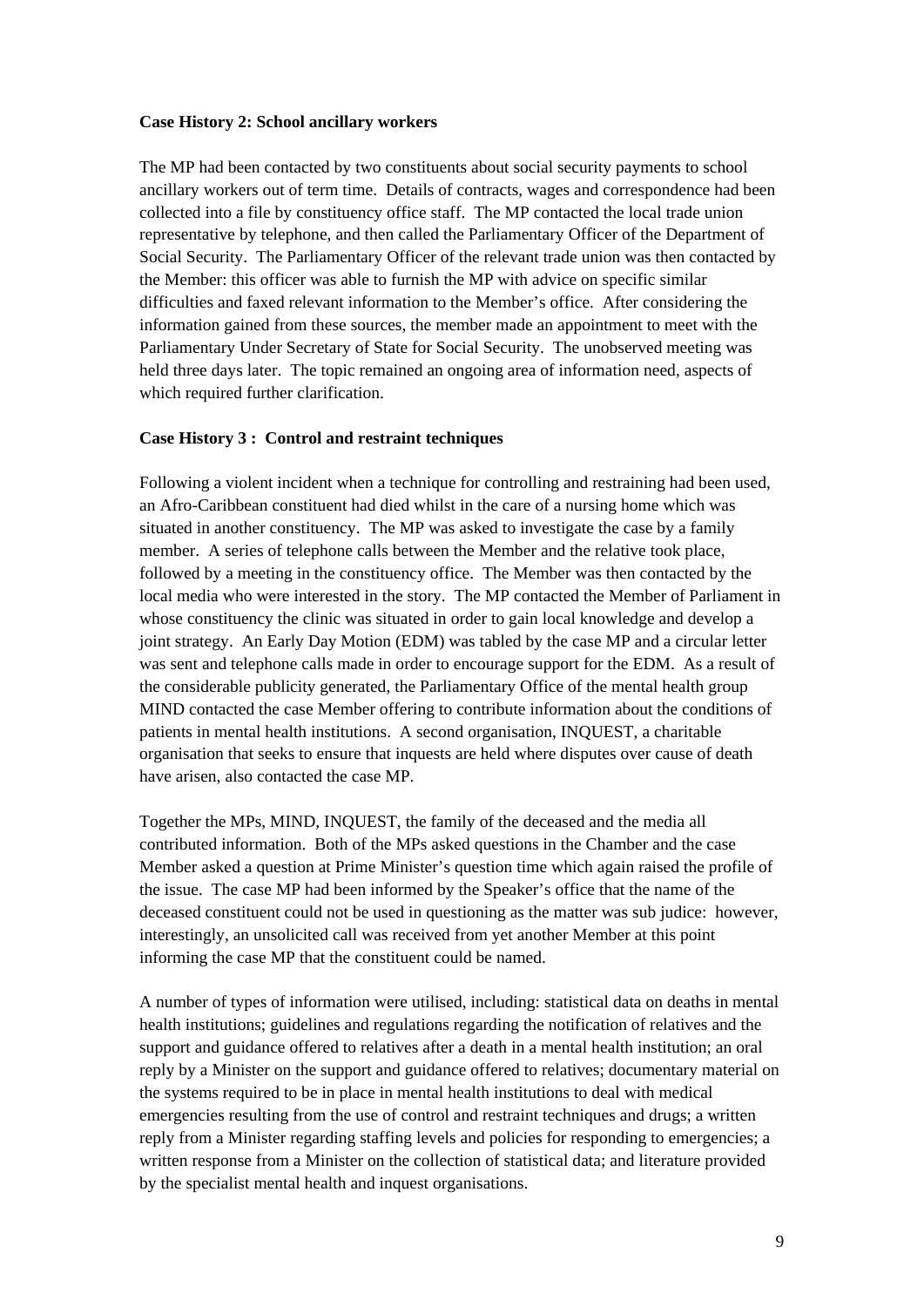## **Case History 4: The Westminster Parliament and the 'West Lothian Question'**

In response to a speech by William Hague raising the issue of Scottish Members having voting rights on English matters at Westminster, while English MPs do not have the same rights on matters devolved to the Scottish Parliament and Welsh Assembly, one of the case MPs sought to develop a political line on the issue. The Member began by calling together staff for a free discussion around the subject. A press release was drawn and circulated to local media, and a series of informal meetings was organised between the Member and other Scottish MPs and Members of the Scottish Parliament (MSPs).

A staff member w as delegated to visit the House of Commons Library to research the question. The Parliamentary Data and Video Network (PDVN) was used to access POLIS for references to the 'West Lothian Question'. Newspaper articles dealing with the topic were also located via the PDVN. Journal articles were located in the library and included in the materials assembled, as were the Hansard debates, second reading, on Scottish devolution (1978 and 1997). The MP took the assembled research findings to work on during the recess in order to plan a strategy for the next session of Parliament.

## **Case History 5: The Freedom of Information Act**

One of the observed MPs sat on the Select Committee on Public Administration deliberating the pre-legislative stage of the Freedom of Information Act. The quantity of information available to members of Select Committees is vast, as the consultation exercise tends to be wide ranging. This particular piece of legislation has also attracted much press coverage. The MP delegated a researcher to become familiar with the draft legislation, the consultation exercise, documentary material circulated to committee members and media coverage of the issue, in order to prepare a brief and suggest questions for the MP to ask of expert witnesses.

The researcher observed one meeting of the Select Committee, at which a Minister was questioned about the Government's proposals. Following the meeting, the Member discussed the conduct of the meeting, expressing the view that the Minister's response had been 'political' and that the information content of this particular committee session had, therefore, to be decoded 'politically' with the intentions of the various actors being understood in this light.

The MP met with another committee member informally, when the issue of the Freedom of Information Act was discussed. Other informal meetings took place between the case Member and an MP not involved with the Select Committee but of high standing in the legal profession, where the FOI Act was raised.

## **Conclusions**

The research facilities at the House are excellent and a wide range of information sources were used to satisfy information need in the above cases. Formal and informal contacts were the most significant sources in Case Histories 1 and 2. Specialist organisations were very important sources in Case History 3 as, with their expert knowledge of the subject, they were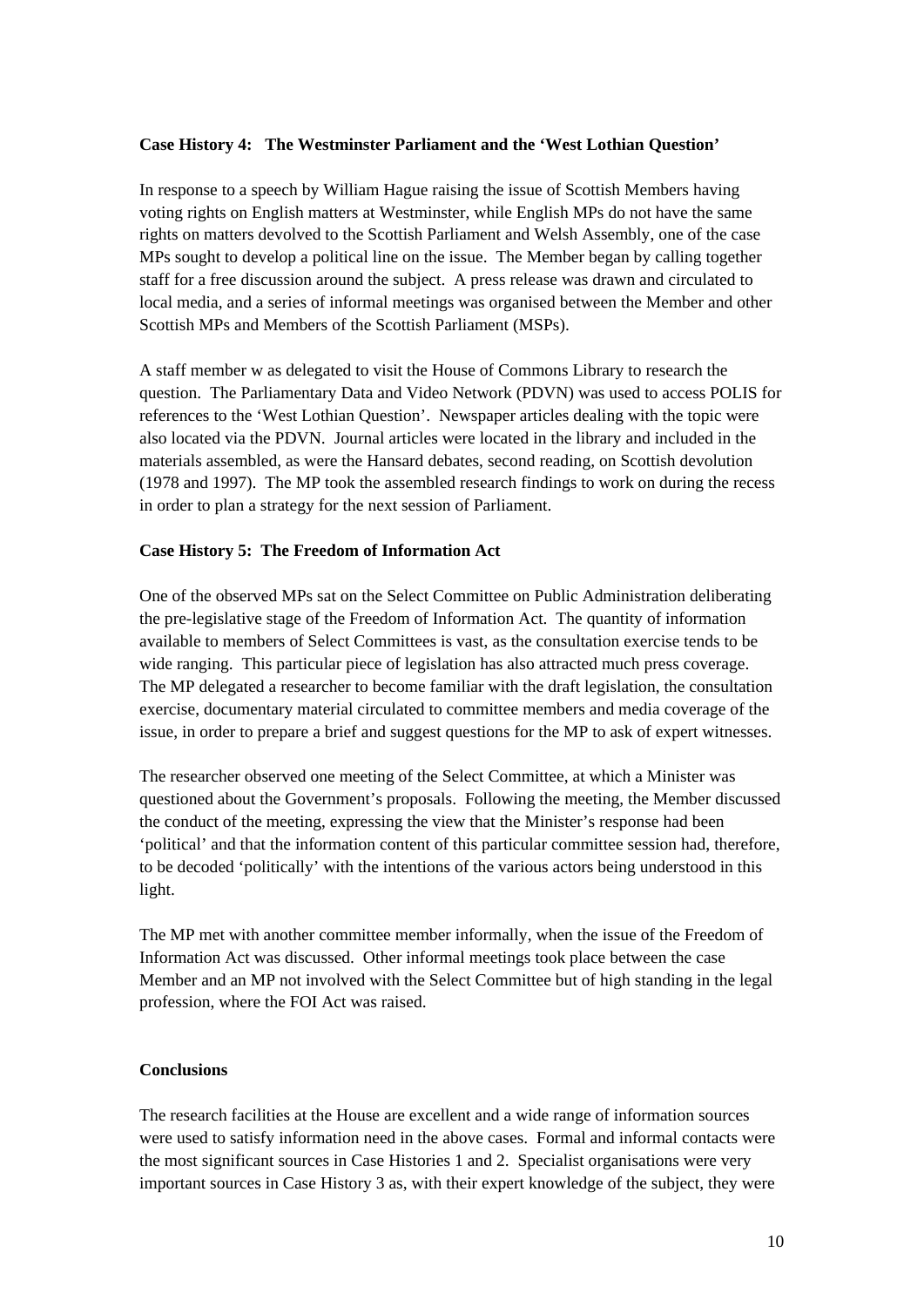able to provide a wealth of pertinent and usable information. Publicity generated interest amongst a wider group, which also resulted in additional information being unearthed. In Case History 4 the library was particularly helpful as its stock of readily accessible information enabled research materials to be assembled swiftly. Case History 5 demonstrated the procedures of a Select Committee and the means employed to gather information in support of committee work.

In all cases, formal and informal sources provided pertinent information and hard copy sources were supplemented by information accessed from on-line services. However, there are variations in the extent to which Members will exploit electronic sources. Equally, there are likely to be differences in the extent to which Members can draw upon informal networks, both at Westminster and in the constituency. The cases of information need described above tend to demonstrate the significance of informal networks at Westminster and its 'village' atmosphere. They also show that information seeking by Members is frequently not a selfactivated nor sole activity: Members are often passive recipients of information which they have not solicited and which may come to them by chance or as a result of the activities of others, who may have quite different reasons for becoming involved.

MPs used a wide range of information sources, in each instance on a relatively infrequent basis. These cases demonstrate the importance of flexibility in approach to information seeking, as well as the need for MPs and/or their staff to filter effectively the information available, in order to reach both a usable mass and to focus upon reliable and valid sources. MPs frequently require guidance from expert sources in dealing with what may be unfamiliar and highly demanding topics. Literature alone was often insufficient to explicate highly complex and often contentious issues. MPs tend to access information typically through one or more levels of intermediary, through for example research assistants and library staff. This may lead to problems in that the greater the number of mediations, the more likely it is that there will be some divergence from original information need. Thus, while MPs are subject to the same difficulties as other decision makers in using information, there are certain unique characteristics which apply to MPs and not to other professions in information rich environments.

Several conclusions have been reached as to the qualities of MPs seeking and using information, largely in agreement with those of Shepherd<sup>24</sup>. Firstly it must be noted that not all MPs come from an equal professional level. Personal skills and professional abilities appear to have an impact upon the way that a member conducts his or her business. It would be fair to surmise that previous experience of information rich environments does have a bearing on a Member's ability to not only cope, but to thrive in an environment where a wide range of issues must be understood quickly and in a degree of depth. Issues arise very quickly in the world of politics and Members must be able to cope with the demands made upon them by the information possibilities and be able to retain useful information - a skill in itself.

Members of Parliament often portray themselves as being independent and autonomous actors in the political world. This assumption is a factor that must impact upon their information sourcing and handling behaviour. However, MPs who belong to an established party are not independent: the working lives of MPs represent, therefore, a collaborative endeavour. Ideology or the need to keep in step with party lines can often limit information seeking behaviour to seeking a reinforcement of that which they already believe or which the party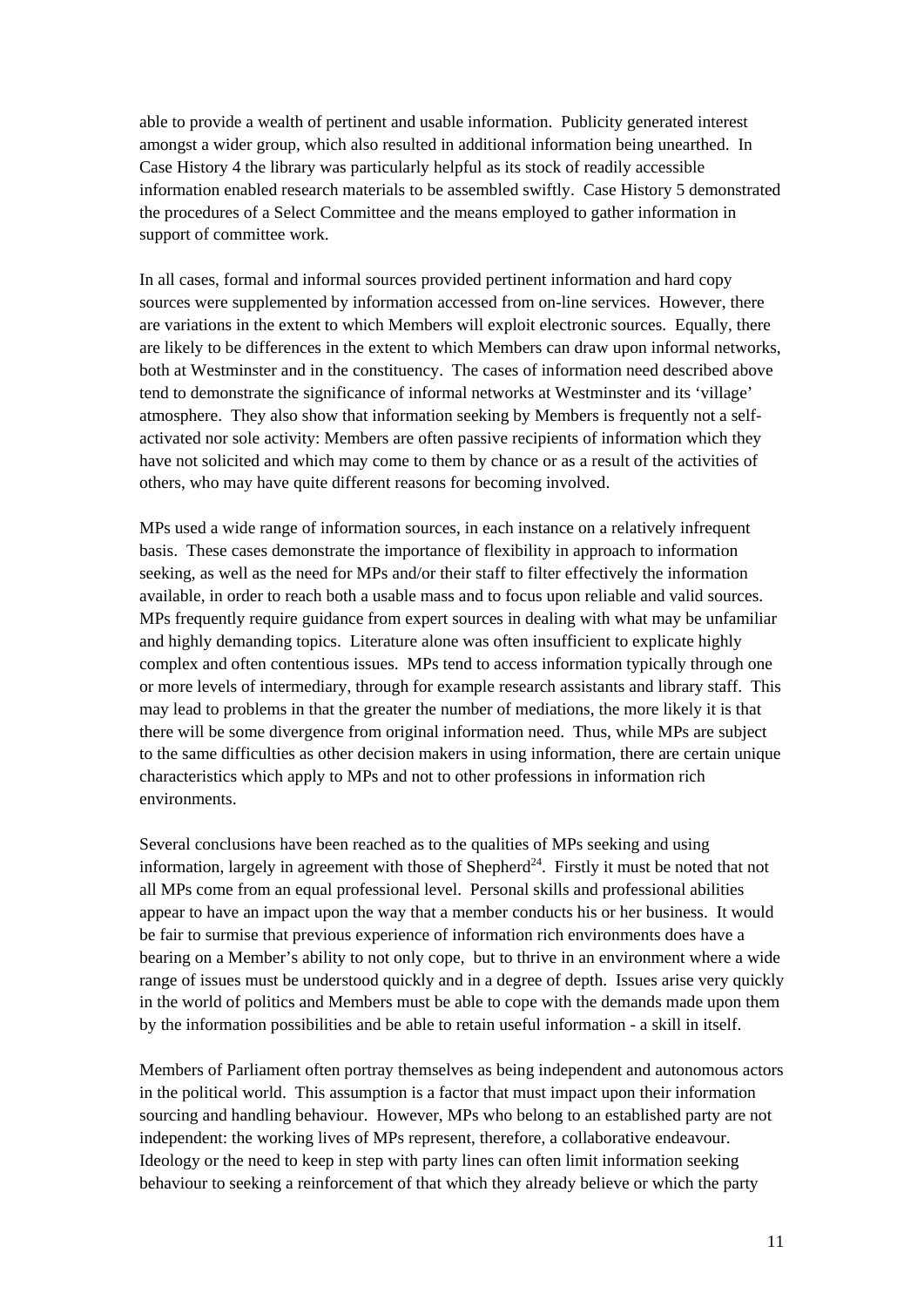line expects them to follow. This has been noted by Barker and  $Rush^{25}$  in their study where they noted the 'device of choosing information to suit an already firmly settled opinion'. This can be viewed as a strength in what is often a hectic and rushed environment where information must be quickly collected and acted upon. It may also be deemed a weakness in that such a closed mindset limits the range of information which a member will seek or consider in reaching a decision. Such tendencies would appear to be context dependent from the results of the present study.

The researcher did not observe any form of information audit being conducted by the central party apparatus. An audit could identify the strengths and weaknesses of information sourcing and use and help to promote best practice. Such a model would be of benefit to the party, the representative and the represented. A difficulty here is that such an initiative by the central party apparatus could be seen as jeopardising the independence and autonomy of MPs by placing members under greater scrutiny. The differences between back and frontbenchers in terms of resources is great as frontbenchers can also draw upon Ministerial departments to satisfy their information requirements. The quality of a Member's staff is also highly significant. Arrangements for staffing differ enormously, with no systematic career structure and a loss of continuity is seen as staff tend not to stay with the same member for long. The desire to have a career structure and some form of grading system was expressed through several interviews conducted as part of this study. The difficulties of putting in place such a structure within the architecture of the central party apparatus are apparent from the failure to agree such arrangements for the Scottish Parliament where such an initiative was rejected as impinging upon an MP's autonomy.

The triggers for information seeking amongst MPs are, in many instances, unpredictable, emanating frequently from constituents' demands and from issues receiving attention in the media. The MP is almost unique professionally in having little control over the subject areas in which s/he may have to become involved and quickly expert, in response to party, constituency, public and media demands. Information need is, therefore, very often reactive and, as a result, information seeking may be rushed, unsystematic and uncritical.

There is no other professional equivalent where a body of individuals, from diverse backgrounds and with widely varying qualifications, is expected to carry out demanding new duties with no professional or educational preparation specifically for the tasks involved.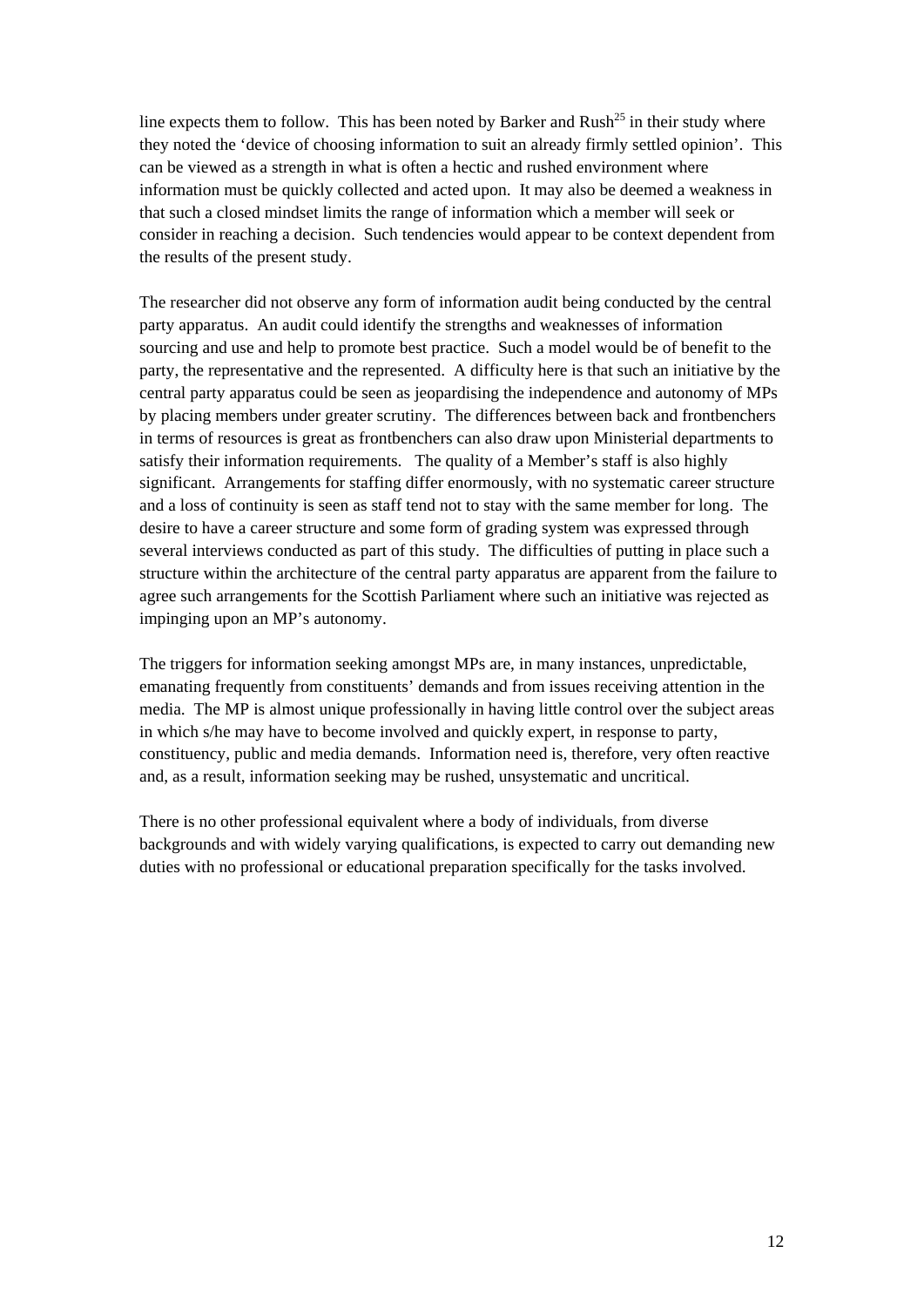## **References**

l

<sup>1</sup> Barker, A. and Rush, M. *The Member of Parliament and his information*. (London: Allen and Unwin Ltd., 1970.)

2 Shepherd, C. 'The Members' need for information. In *Workings of Westminster;* edited by D. Englefield. (Aldershot: Dartmouth, 1991.)

<sup>3</sup> Griffin-Smith, J. 'Members' personal staff: the secretary.' In *Workings of Westminster*; edited by D. Englefield. (Aldershot: Dartmouth, 1991.)

<sup>4</sup> Colquhoun, M. 'Members' personal staff: the research assistant.' In *Workings of Westminster;* edited by D. Englefield. (Aldershot: Dartmouth, 1991.)

5 Clements, R. 'Parliamentarians and figures.' In *Workings of Westminster;* edited by D. Englefield. (Aldershot: Dartmouth, 1991.)

<sup>6</sup> *Parliamentary questions:* edited by M. Franklin and P. Norton. Oxford: Clarendon Press, 1993.

7 Levin, J. and Stonefield, E. *House of Commons Library user survey: report on research amongst Members and staff.* (London: Levin Associates, 1995.) Unpublished internal report. 8 Tanfield, J. *Services for members: services for the public - the dual mandate of the Library Department of the House of Commons. Proceedings of the 59<sup>th</sup> Council and Conference, Barcelona, Spain, 22-28 August, 1993, Booklet 1, Division of Research Libraries*. (The Hague: IFLA, 1993.)

9 Lock, G. 'Subject specialists in the House of Commons Library.' In *Workings of Westminster;* edited by D. Englefield. (Aldershot: Dartmouth, 1991.)

<sup>10</sup> Serema, B.C. 'Matching MPs' information needs and information services in the House of Commons*.' Library Management* 20(3) 1999, pp.179-189.

<sup>11</sup> Carcary, I., Marcella, R. and Baxter, G. 'The information needs of United Kingdom Members of the European Parliament.' *Library Management* 20(3), 1999, pp.168-178.

13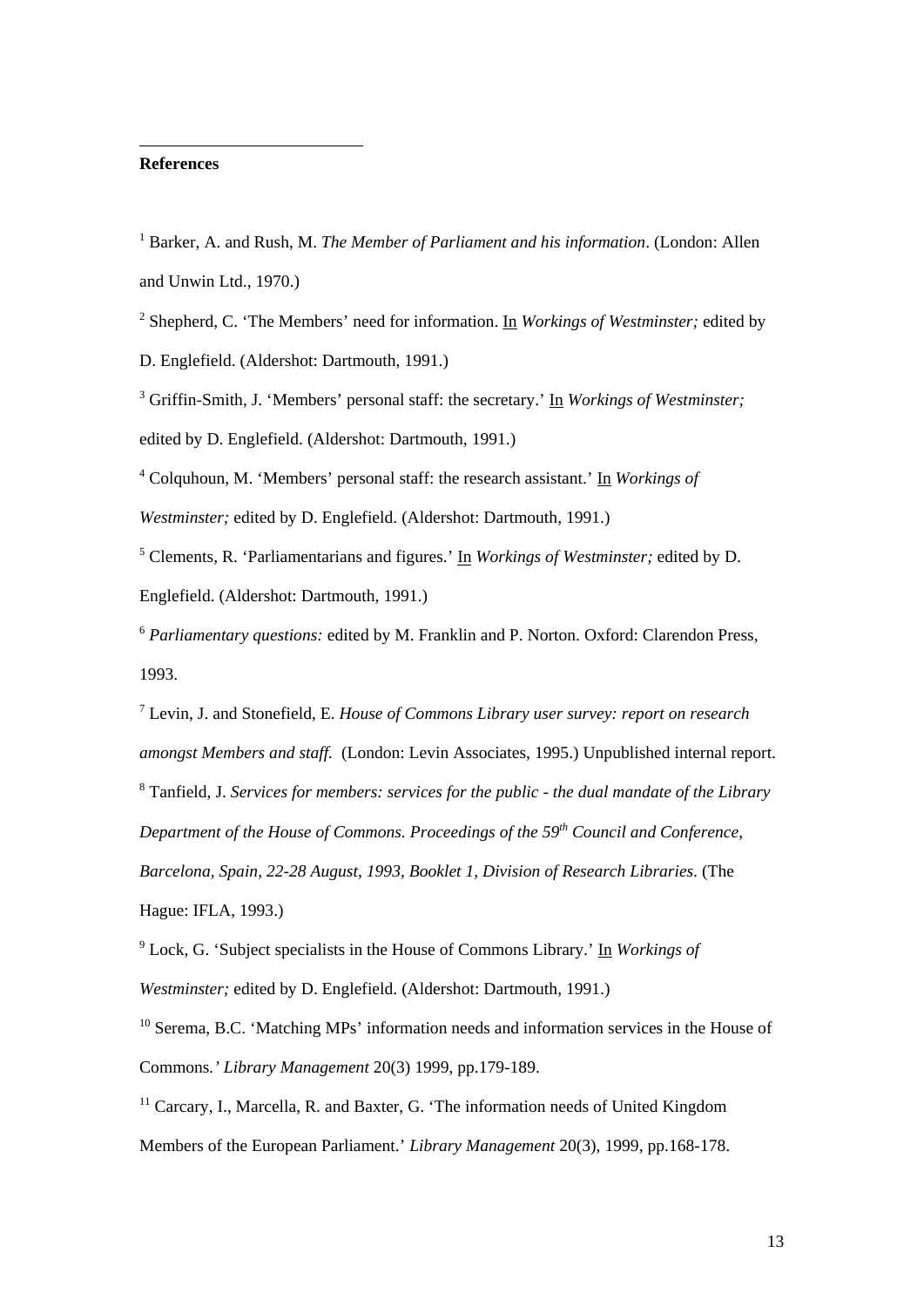$12$  Martell, V. 'Providing an information service to MPs: the Labour Party Resource Centre at the House of Commons*.*' *Assignation,* 11(2), 1994, pp.30-33.

<sup>13</sup> House of Commons Commission. *Twenty first annual report 1998/99: Annex A –* 

*Department of the Library*. Available at:

http://wwwpublications.parliamen…/cmselect/cmcomm/721/annex-a.4.htm Accessed February 2000.

 $14$  Englefield, D. 'How the parliamentary on-line information system at Westminster was planned.' *INSPEL* 16, 1982, pp.154-165.

<sup>15</sup> Menhennet, D. and Wainwright, J. 'POLIS in Parliament: computer-based information retrieval in the House of Commons Library.' *The Journal of Documentation* 38(2), 1982, pp.72-93.

16 Siswell, A. 'The Parliamentary On-Line Information System.' *The Law Librarian* 17(1), 1986, pp.23-26.

17 Wainwright, J. 'Parliament's papers and proceedings: the use of computers.' In *Workings of Westminster;* edited by D. Englefield. (Aldershot: Dartmouth, 1991.)

18 Hancock-Beaulieu, M. 'Online searching at the House of Commons*.*' *Library and Information Research News* 13(49), 1990, pp.6-7.

<sup>19</sup> Michalowski, J. and Nawrocka, E. 'New developments in parliamentary research services and technology*.*' *INSPEL* 33(1), 1999, pp.20-28.

 $20$  Eager, C. and Oppenheim, C. 'An observational method for undertaking user needs studies.' *Journal of Librarianship and Information Studies* 28(11), 1996, pp.15-23.

21 House of Commons Library Department. *A guide to the services of the House of Commons Library.* (London: House of Commons Library Department, 1999.)

 $22$  Michalowski, J. and Nawrocka, E. 'New developments in parliamentary research services and technology*.*' *INSPEL* 33(1), 1999, p.23.

23 Roth, A. 'The lobby's 'dying gasps'.' *British Journalism Review* 10 (3), 1999, pp.21-25.

24 Shepherd, C. 'The Members' need for information. In *Workings of Westminster;* edited by

D. Englefield. (Aldershot: Dartmouth, 1991.)